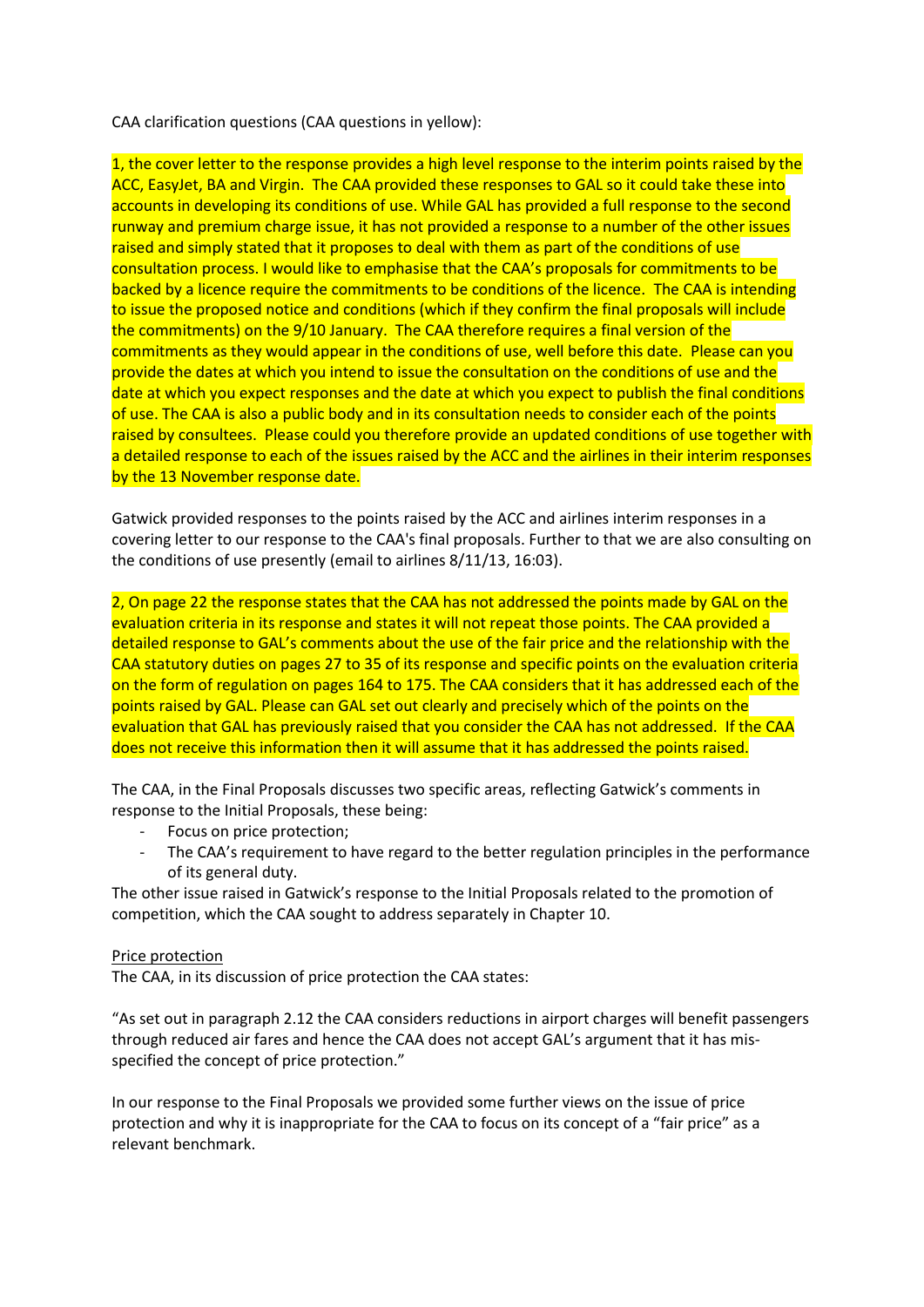In addition, we note that the CAA only asserts that there would be a transmission mechanism of lower airport charges feeding through to lower air fares to passengers. Gatwick has previously submitted independent studies to the CAA to show that in markets with locational value and with capacity constraints, the associated locational and scarcity rents would be shared between the airport and airlines, as opposed to being transferred in entirety to airlines, as is currently the case. We consider that the CAA has, as yet, to satisfactorily respond to our previous submissions and has not demonstrated that reductions in airport charges will benefit passengers, rather than benefit airline shareholders. In addition, as we have previously submitted to the CAA, the current practice of artificially constraining airport charges below competitive price levels could lead to passenger detriment as such an approach allows potentially sub-optimal slot allocations to endure. The CAA has yet to address these points.

## CAA performing its general duty

The CAA, in its discussion of better regulation principles and its general duty states:

"When performing its general duty the CAA must have regard to the better regulation principles that:

- regulatory activities should be carried out in a way which is transparent, accountable, proportionate and consistent; and
- regulatory activities should be targeted only at cases in which action is needed.

The CAA considers that the requirement that "regulatory activities should be carried out in a way that is transparent, accountable, proportionate and consistent" is inherently focused on the way that the CAA carries out its activities rather than the outcomes from those regulatory activities. Proportionality will also have an incidental effect on the substance of the measure. While this approach is likely to lead to outcomes that are transparent, accountable, proportionate and consistent, the CAA does not consider that this is the primary focus of this part of its duties.

The CAA considers that for regulatory activities to be transparent, accountable, proportionate, consistent and targeted the CAA needs to take into account the practical implementation issues and stakeholder confidence in any proposals. For example if stakeholders do not have confidence in licence protections then this could lead to numerous cases under the Airport Charges Regulations 2011 (ACR) or competition law as stakeholders seek to protect their rights, which could lead to greater uncertainty, more adhoc regulation and more regulatory intervention overall."

We continue to be of the view that the requirement for regulatory activities to be carried out in a way that is transparent, accountable, proportionate and consistent is more clearly directed to regulatory outcomes as well as process, whereas the focus of the CAA appears to be much more on process than outcome. We also consider that the CAA has yet to adequately explain why stakeholder confidence is, per se, a requirement of this duty, although we can see that such confidence would in general be desirable.

Further, to the extent that stakeholders make complaints to the CAA under the ACRs or competition law, then the future determinations of these cases (if they arise) will, in themselves, increase certainty and confidence. We consider that the fact that there are alternative regulatory mechanisms, which are adequately relied on in many other sectors in the economy, cannot legitimately be relied on by the CAA to justify the imposition of overly burdensome, broad and disproportionate regulation.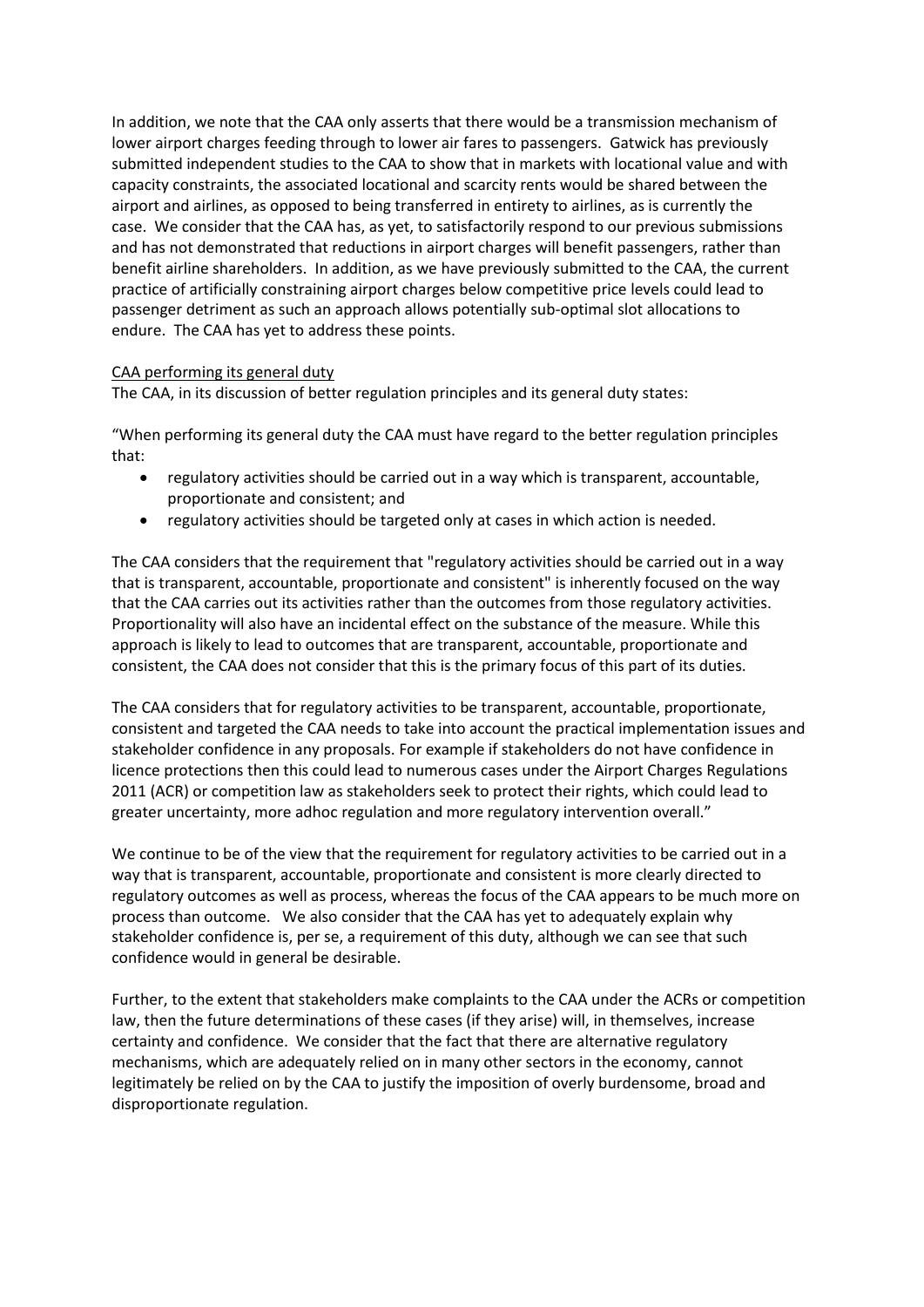3, On page 25 of the response states GAL has made some revisions so the commitments in response to the CAA's concerns in relation to the absence of a shadow RAB. Please can you set out what changes are you proposing to the conditions of use in this area and if these are not included in the current version please can you supply the CAA with the appropriate version of the commitments that does include these provisions.

[please see question 1]

4, On page 33 of the GAL response it states that the CAA has incorrectly excluded the costs of ST IDL capacity for the capex plan for 2019/20 and 2020/21. Please could you provide a breakdown of the capex plan by scheme by year for these two years in 2011/12 prices. The spend for these two years in the final proposals was £353.0 million (2011/12 prices). In your response to the final proposals you proposed an increase related to ST IDL of £34 million (2013/14 prices or £32.10m in 2011/12 prices). Please can you also confirm the total cost of the ST IDL project and a business case for the scheme which includes the Q7 costs.

There was an error in the project sheet which was sent to the CAA. The corrected figures where indicated in our response to the final proposals. For completeness we attach an updated project business case.

5, On page 38 of the proposed conditions of use mentions a Gatwick Airport Manual of Measurement of satisfaction, security and availability, which is annexed to these conditions of use which may be varied from time to time by agreement between GAL and the AOC and ACC. Please can you provide a copy of this Manual together with a confirmation that this is based on Q5, the joint letter of the 7 August or subsequently agreed with the ACC (indicating which elements are based on Q5 and which have been subsequently agreed).

Please see attached. This is not yet signed by the ACC/AOC; but we are in the final stages of meeting and discussing this point and anticipate final agreement imminently.

6, What discussions has GAL had with airlines on the additional 21 slots that it has released for Summer 2014 and what additional pax traffic GAL expects the new 21 slots will bring to the airport, and would these passengers be additional to its earlier forecasts?

The additional slots released for Summer 2014 have resulted from our "ACDM55" or Airfield Peak Capacity Expansion project. This project has involved collaborative working with NSL's tower operation and Gatwick's airfield team, as well as partner airline and ground operators. It has enabled further operational optimisation in the airfield. This long standing project has been discussed with airlines in depth over the last 2 years – as listed below. Importantly, I would highlight that the project has been discussed at the JSG and with Warwick Brady and team from easyJet. The slots are being allocated through the usual ACL process, in compliance with European regulations.

To be clear, ACDM55 has not generated passenger demand – it has created supply to fulfil the demand that has already been expected. As a long standing project, the achievement of additional airfield efficiency will help Gatwick to meet expected traffic demand. Clearly, this project does not add directly to the traffic forecasts.

Some of the airline meetings to discuss ACDM55 have included: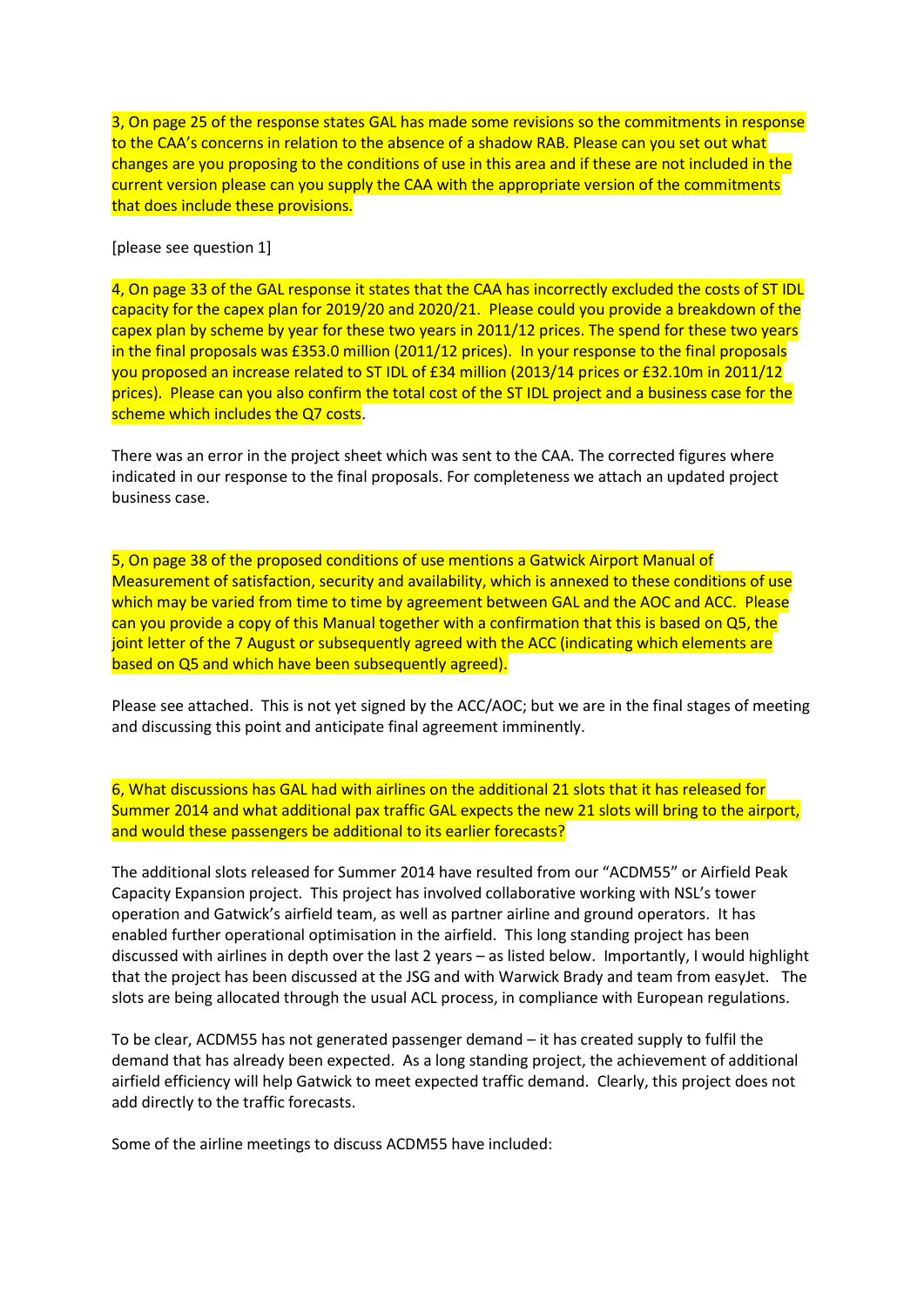- Q5+1 Capital Programme Launch 21 July 2011
- Q5+1 Working Group 23 March 2012
- Q5+1 Working Group 30 March 2012
- Additional info given to Simon Elliott (as ACC representative) following completion of Q5+1 Working Group – July 2012
- Capital Programme Board 24 October 2012
- Joint Steering Group 7 November 2012
- ACDM 55 Procedures Group formed February 2013
- Eurocontrol introduction to DPIs (Departure Planning Information) March 2013
- AOC ACDM engagement and monthly newsletter April 2013
- ACDM 55 snow clearance workshops inc de-icing June 2013
- ACDM 55 drop in session weekly following opening of Rm 36B ACDM 55 project room July 2013
- ACDM 55 Steering Group launched AKA "ACDM Airport Partner Project Board" August 2013
- ACDM 55 e-learning launched August 2013
- Capital Programme Board 21 August 2013

7, On page 36 of the response, GAL states that:

"the CAA has made an error in converting this percentage to an overall potential staff cost reduction. The CAA has taken Gatwick's gross staff costs in 2011/12 of £141million and applied IDS' wage efficiency percentage. This overstates the benefit as it includes staff costs that are attributable to our capital

programme and subsequently capitalised.

The Financial Review in the regulatory accounts (quoted below) suggests that capitalised staff costs are included in the 'other cost' line. Please can you clarify how staff cost capitalisation has been recorded in the accounts?

"The Company is directly incurring greater staff and contractor costs than the forecast associated with the capital investment programme post separation, including the separation of the Company's IT environment from BAA. The increase in staff costs associated with aspects of the capital investment programme are offset by the subsequent capitalisation of these costs (recognised in 'other costs' below). The capitalisation of staff costs increased to £20.9 million."

£140.5 million for 2011/12 is our gross staff costs pre capitalisation of staff and contractor costs associated with the capital investment programme. These costs are subsequently capitalised under the opex line item – 'other costs'. We have provided a table to clarify this point:

| $(2011/12 \text{ prices})$                                           | 2011/12<br>£m | <b>Notes</b>                                           |
|----------------------------------------------------------------------|---------------|--------------------------------------------------------|
| Staff Costs <a><br/>associated with capital investment programme</a> | 140.5         | Gross staff costs including staff and contractor costs |
| Other Costs <b><br/>recorded as a subset of "Other Costs"</b>        | (20.9)        | capitalisation of staff and contractor costs,          |
| Net Staff Costs <a> - <b></b></a>                                    | 119.6         | Net staff costs                                        |

Net staff costs of £119.6m can be cross-referenced to our January Business Plan, where we presented a number of £126.7m in 2013/14 prices for our staff costs (page 121, Chapter 11 –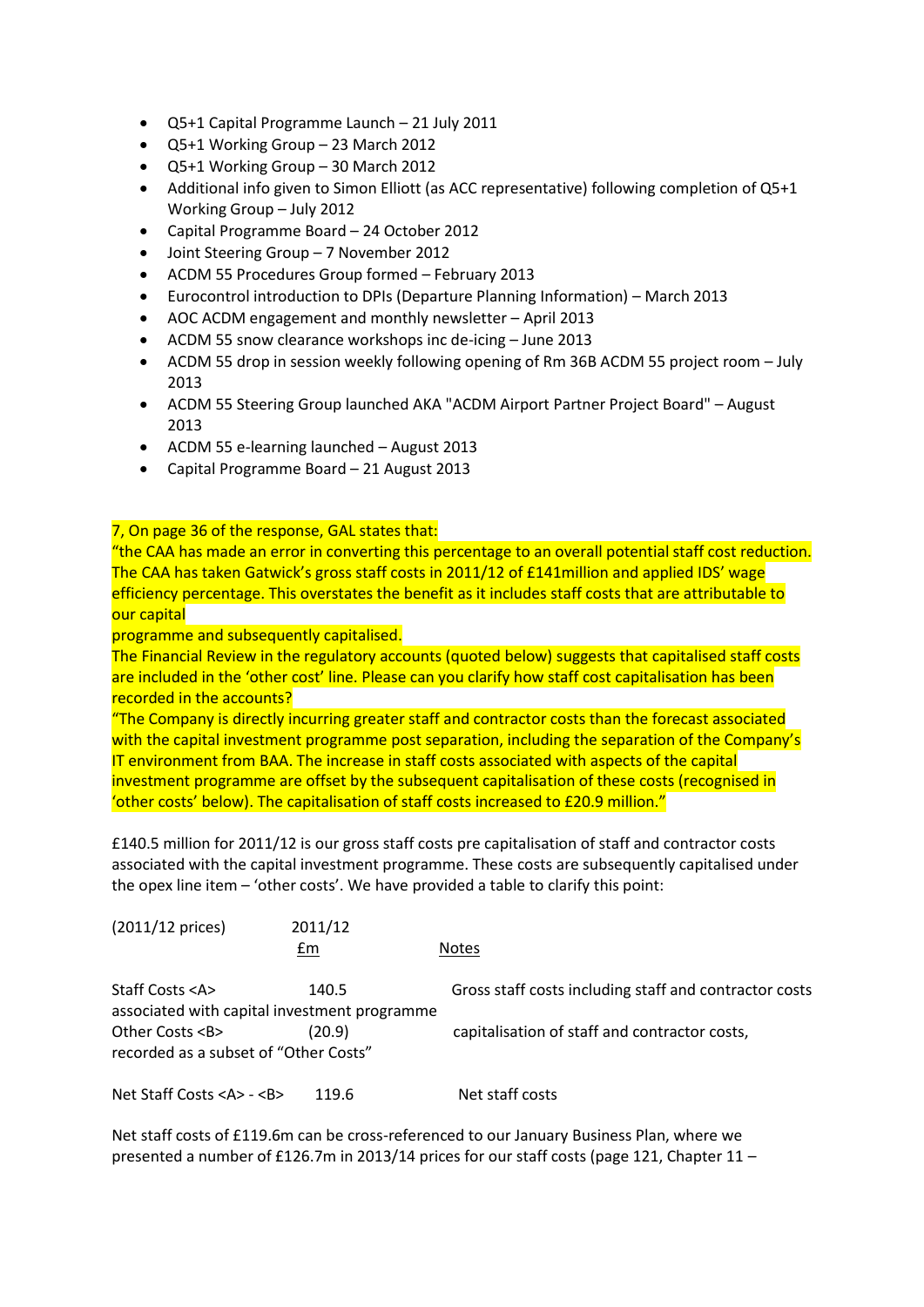Operating costs). This number can be converted to a nominal figure as follows: £126.7 \* 0.944 = £119.6m

One point in particular that we would be grateful if you could provide further information is on the additional costs that GAL would incur if Pier 6 South were not undertaken in Q6 or Q7. In earlier correspondence I believe GAL estimated the costs at £30m in Q6 and £14m in Q7.

**The ACC, easyJet and BA in their individual responses state that Gatwick accepts that 95% pier service can be achieved in Q6 with efficient stand planning and similar levels of towing as summer 13**. This is not true, Gatwick does not believe that 95% pier service can be achieved in these circumstances. In all of our meetings we have been very clear to state that the modelling we have undertaken at the ACC's request includes inputs that we do not think are realistic (i.e. much higher levels of towing, using stands to park Code C aircraft that our forecast data shows will be occupied at the key times by Code E aircraft and proposing a reduction in stand allocation buffers between aircraft movements that would reduce airfield resilience). The forecasts that the pier service levels we are discussing were modelled on were significantly lower than those forecasts proposed by Gatwick in its updated submission on  $20<sup>th</sup>$  June 13. In turn those forecasts are significantly lower than the ACC's new November forecasts. For the ACC to continue to state that 95% pier service can be maintained (the data was created based on September 2012 forecasts), yet also insist the traffic forecasts are significantly out of date and proposing much higher passenger numbers is not logical. Logically, and taking into account all of the modelling methodology that the ACC has bought into, if it believe truly that the forecasts will reach the levels they say, then it would not be possible to maintain pier service at 95% with the current infrastructure.

Gatwick does not accept the optimistic forecasts of the ACC across the Commitments period and also do not accept their optimistic view of the inputs which show 95% pier service being possible with the current infrastructure. Based on our traffic forecasts, with all other factors remaining equal, Gatwick maintains, as we have consistently stated, that we will need to build Pier 6 southern extension in order to maintain pier service levels above 95%.

**The ACC and individual airlines query the cost of circa £30m in Q6 and a further £14m in Q7 of Asset Replacement works, required if the Pier 6 Southern extension is not built, stating no consultation has taken place and that no expert evidence has been provided to back them up**. Again, this is not true. At the CPB on 21 February in preparation for airline support for Tollgate 3 for Pier 6 southern extension (support that was formally given at the April JSG), we presented the attached presentation which clearly shows the costs for Q6 should the project not go ahead. The CPB was attended by easyJet, BA, Virgin and ACC representatives. At the time of the presentation we did not have detail for Q7, but had gathered this information by the time the CAA's consultants, Davis Langdon, requested the data later in the year. The capital estimates shared with Davis Langdon were c£29.5m for Q6 and c£14m for Q7, these were based upon benchmark costs.

**The respondents also emphasise the drafting confusion in GAL's Pier 6 letter to the CAA. They imply that GAL amended the figures and that the CAA haven't taken the last amendment into account**. We can confirm that GAL did not amend the figures and that the CAA were fully aware of the correspondence and were in fact sent a joint email from the ACC and GAL to explain the matter prior to their final consultation proposal being published.